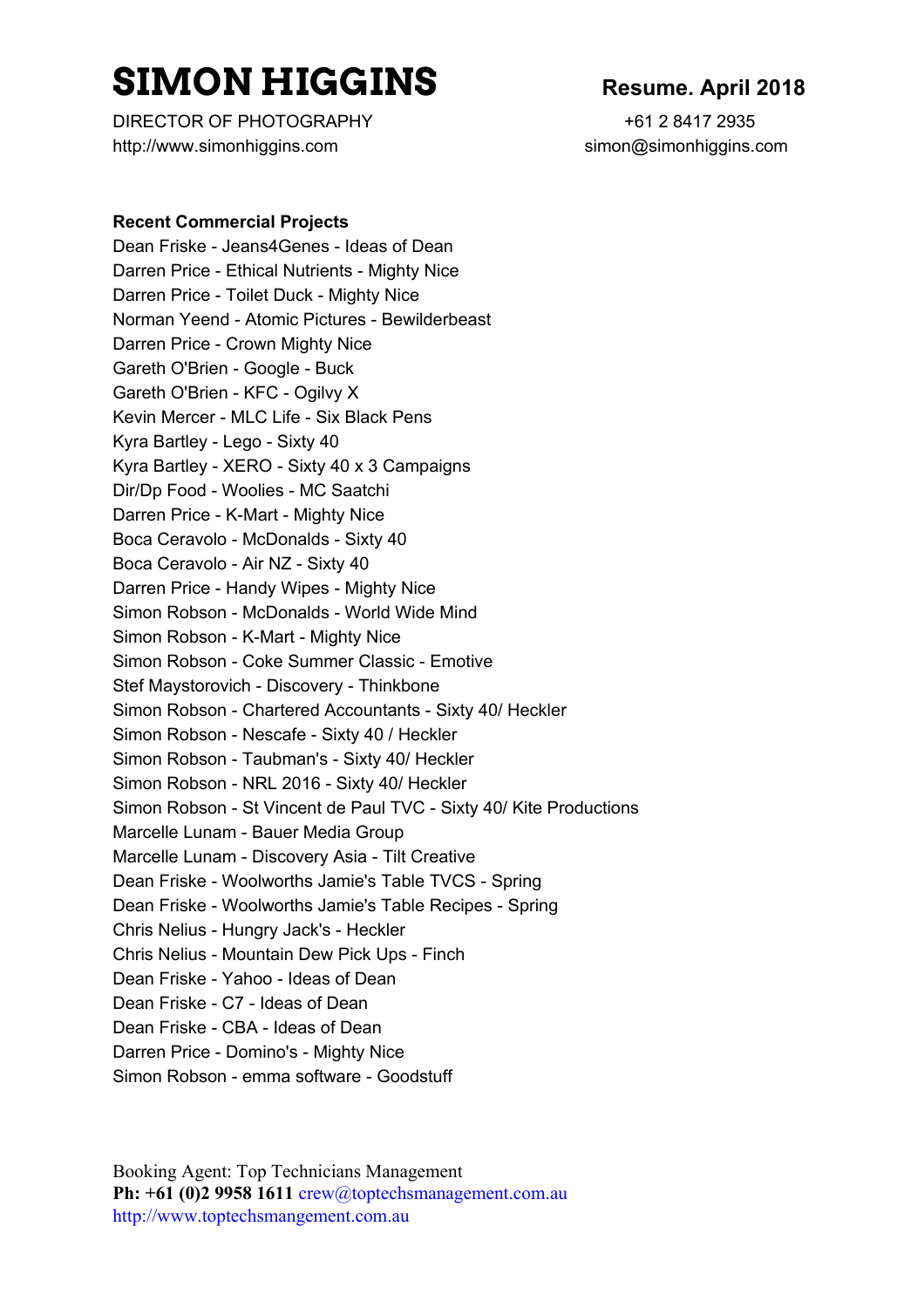# **SIMON HIGGINS Resume. April <sup>2018</sup>**

DIRECTOR OF PHOTOGRAPHY +61 2 8417 2935 http://www.simonhiggins.com simon@simonhiggins.com

Simon Robson - Bondi Hipsters Iconic - Mighty Nice Dean Friske - Westpac - Ideas of Dean Dean Friske - Nissan - Thinkbone Nick Reynolds - NRMA - Curious Nick Reynolds - Mentos - Plaza Phil Meatchem - Woolies Fresh Food - Filmgraphics Ent. Jeff Jaffers - Elgas - Gingerbreadman Eran Thomson - Aust Kidney Foundation Eran Thomson - Kit Kat Break HQ - TCO

# **Drama & Documentary -**

**Are You Racist? (Visual FX Unit)** Director Paul Scott, Mindful Media. SBS Australia

**Charlotte Grey (Visual Fx Unit)** 35mm **-** Miniature Title Elements - Animal Logic Director Belinda Bennetts

**Willfull (Visual Fx Unit)** 35mm - Pyrotechnic Title Elements - Animal Logic Director Belinda Bennetts

**Fight Science (**35mm Tech Tests for series development teaser) - Animal Logic Director John Brenkus - Discovery Channel - Base Productions USA

**Monkey Puzzle" (2nd Unit)** Feature S16mm Director: Mark Forstmann Dop: Justine Kerrigan - Totem Films

**Walking On Water" (2nd Unit)** Feature 35mm Director: Tony Ayres, Producer: Liz Watts Dop: Bob Humphreys Porchlight Films

**Slava's Snowshow** Doco 60 mins digital Shared DOP credit with Justine Kerrigan Producer: Andrew Higgie FranceChannel 2/ BackRow/SFX Paris

**Junky's Christmas 17 mins.** 16mm

Written & Narrated By William S.Burroughs. Directed By Nick Donkin A Francis Ford Coppola / VH-1 / Palomar Pictures

# **Broadcast Design & Promos, Station IDs**

ANIMAL LOGIC, FOXTEL AREA 51, FOXTEL GRAPHICS,FOXTEL MOVIE NETWORK CHANNEL TEN PROMOS,CHANNEL, SEVEN PROMOS,SBS TCN NINE,DISCOVERY CHANNEL,TACTIC,NATIONAL GEOGRAPHIC,MTV,ZSPACE,ENGINE,ENGLISH & POCKETT (UK),ASTRA (MALAYSIA) BLOOMBERG (UK),KNAPMAN WYLDE

# **Music Video (selected)**

Han Josh Pyke You Am I ( 2) Primary Max 22 Leah Heyward Amateur One Nation Blue Lovers Wicked Beats Crash Palace Leonardo's Bride (3) Rumanastone Christian Alexanda Alice In Chains The Whitlams (2) Bluebottle Kiss Vanessa Amorosi

Booking Agent: Top Technicians Management **Ph: +61 (0)2 9958 1611** crew@toptechsmanagement.com.au http://www.toptechsmangement.com.au